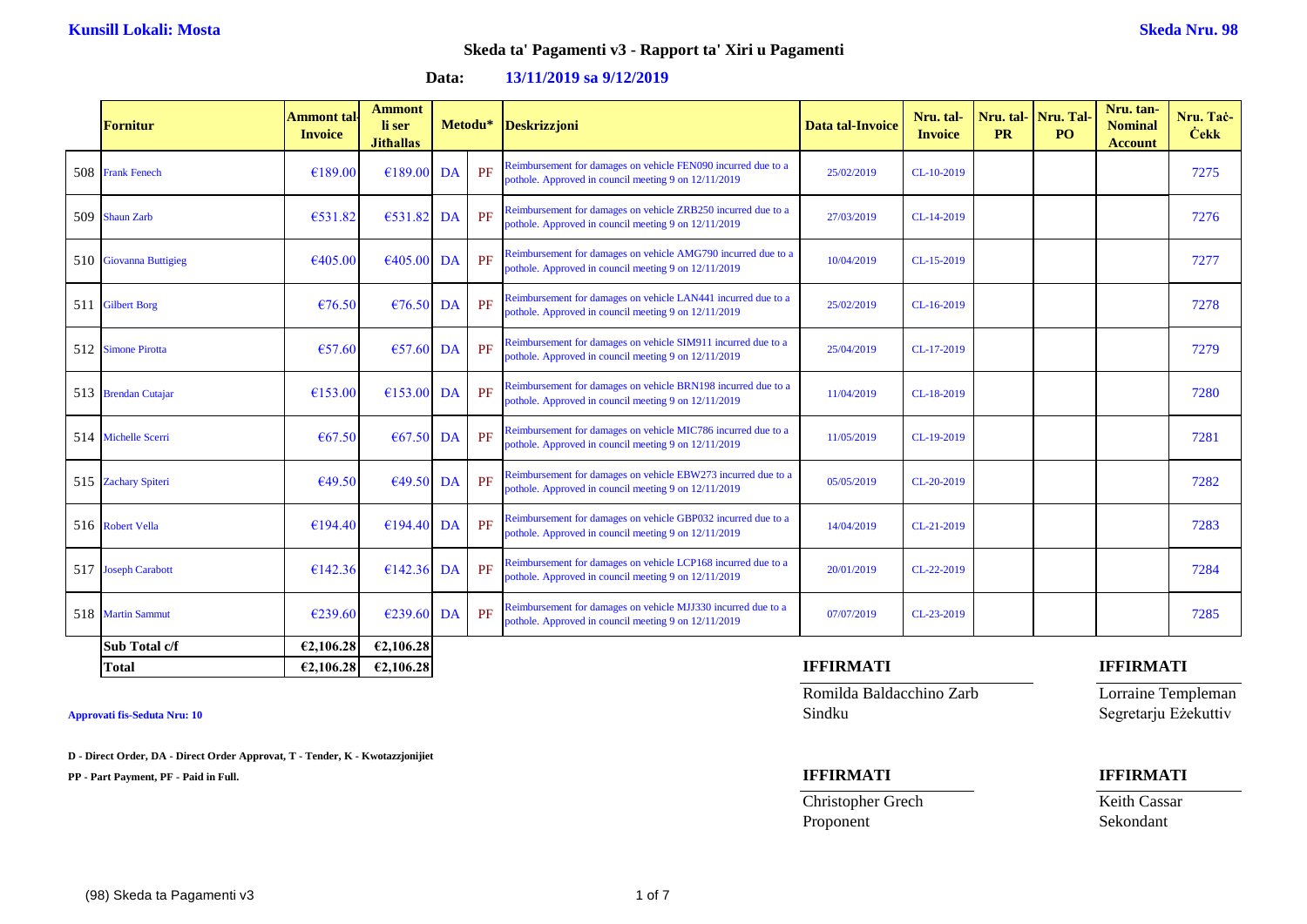|     | <b>Fornitur</b>                  | <b>Ammont tal</b><br><b>Invoice</b> | <b>Ammont</b><br>li ser<br><b>Jithallas</b> |           |          | Metodu* Deskrizzjoni                                                | Data tal-Invoice | Nru. tal-<br><b>Invoice</b> | Nru. tal-<br><b>PR</b> | Nru. Tal-<br>P <sub>O</sub> | Nru. tan-<br><b>Nominal</b><br><b>Account</b> | Nru. Tač-<br><b>Cekk</b> |
|-----|----------------------------------|-------------------------------------|---------------------------------------------|-----------|----------|---------------------------------------------------------------------|------------------|-----------------------------|------------------------|-----------------------------|-----------------------------------------------|--------------------------|
|     | 519 ARMS Ltd                     | €178.27                             | €178.27                                     | <b>DA</b> | PF       | Bill settlement for acc.no. 101000126074                            | 06/11/2019       | 28779465                    |                        |                             |                                               | 7286                     |
|     | 520 GO p.l.c                     | €24.99                              | €24.99                                      | DA        | PF       | Bill settlement for acc.no. 40111430                                | 04/11/2019       | 66294802                    |                        |                             |                                               | 7287                     |
| 521 | GO p.l.c                         | €421.57                             | €421.57                                     | DA        | PF       | Bill settlement for acc.no. 10177345                                | 05/11/2019       | 66441511                    |                        |                             |                                               | 7288                     |
|     | 522 Vodafone Malta Ltd           | €34.70                              | $€34.70$ DA                                 |           | PF       | Bill settlement for acc.no. 1.110192018                             | 01/11/2019       | 7978053112019               |                        |                             |                                               | 7289                     |
|     | 523 MaltaPost p.l.c              | €84.00                              | €84.00                                      | DA        | PF       | 300 Stamps                                                          |                  |                             |                        |                             |                                               | 7290                     |
|     | 524 ARMS Ltd                     | €300.00                             | €300.00                                     | DA        | PF       | Applications for temporary supply extra sites Christmas decorations |                  |                             |                        |                             |                                               | 7291                     |
|     | 525 MaltaPost p.l.c              | €303.54                             | $€303.54$ DA                                |           | PF       | Distribution to all households in Mosta (Annual meeting letter)     |                  |                             |                        | 1918                        |                                               | 7292                     |
|     | 526 GO p.l.c                     | €13.87                              | €13.87                                      | DA        | PF       | Bill settlement for acc.no. 40424484                                | 05/11/2019       | 66446927                    |                        |                             |                                               | 7293                     |
| 527 | Impjegat Skala 10                | €1,453.35                           | £1,453.35                                   | DA        | $\rm PF$ | Salary - November 2019                                              | n/a              | n/a                         |                        |                             |                                               | 7294                     |
| 528 | Impjegat Skala 10                | €1,552.18                           | £1,552.18                                   | DA        | PF       | Salary - November 2019                                              | n/a              | n/a                         |                        |                             |                                               | 7295                     |
|     | 529 Impjegat Skala 10            | €1,562.68                           | £1,562.68                                   | DA        | PF       | Salary - November 2019                                              | n/a              | n/a                         |                        |                             |                                               | 7296                     |
|     | 530 Impjegat Skala 10            | €1,455.68                           | €1,455.68                                   | DA        | PF       | Salary - November 2019                                              | n/a              | n/a                         |                        |                             |                                               | 7297                     |
|     | 531 Impjegat Skala 11            | €991.15                             | €991.15                                     | DA        | PF       | Salary - November 2019                                              | n/a              | n/a                         |                        |                             |                                               | 7298                     |
|     | 532 Segretarju Ezekuttiv Skala 5 | €2,050.39                           | E2,050.39                                   | DA        | PF       | Salary - November 2019                                              | n/a              | n/a                         |                        |                             |                                               | 7299                     |
|     | 533 Impjegat Skala 15            | €1,181.27                           | £1,181.27                                   | DA        | PF       | Salary - November 2019                                              | n/a              | n/a                         |                        |                             |                                               | 7300                     |
|     | 534 Onorarju tas-Sindku          | €1,288.60                           | €1,288.60 DA                                |           | PF       | Salary - November 2019                                              | n/a              | n/a                         |                        |                             |                                               | 7301                     |
|     | 535 Impjegat Skala 15            | €1,088.79                           | €1,088.79                                   | DA        | PF       | Salary - November 2019                                              | n/a              | n/a                         |                        |                             |                                               | 7302                     |
|     | 536 Keith Cassar                 | €160.00                             | €160.00                                     | DA        | PF       | Councillor's Allowance - October 2019                               | n/a              | n/a                         |                        |                             |                                               | 7303                     |
|     | 537 Frans Deguara                | €182.00                             | €182.00                                     | DA        | PF       | Councillor's Allowance - October 2019                               | n/a              | n/a                         |                        |                             |                                               | 7304                     |
|     | Sub Total c/f                    | €14,327.03                          | €14,327.03                                  |           |          |                                                                     |                  |                             |                        |                             |                                               |                          |
|     | Sub Total b/f                    | €2,106.28                           | E2,106.28                                   |           |          |                                                                     |                  |                             |                        |                             |                                               |                          |

### **Data: 13/11/2019 sa 9/12/2019**

**D - Direct Order, DA - Direct Order Approvat, T - Tender, K - Kwotazzjonijiet**

**PP - Part Payment, PF - Paid in Full. IFFIRMATI IFFIRMATI**

Romilda Baldacchino Zarb Lorraine Templeman **Approvati fis-Seduta Nru: 10** Sindku Segretarju Eżekuttiv

Christopher Grech Keith Cassar Proponent Sekondant

### **Total €16,433.31 €16,433.31 IFFIRMATI IFFIRMATI**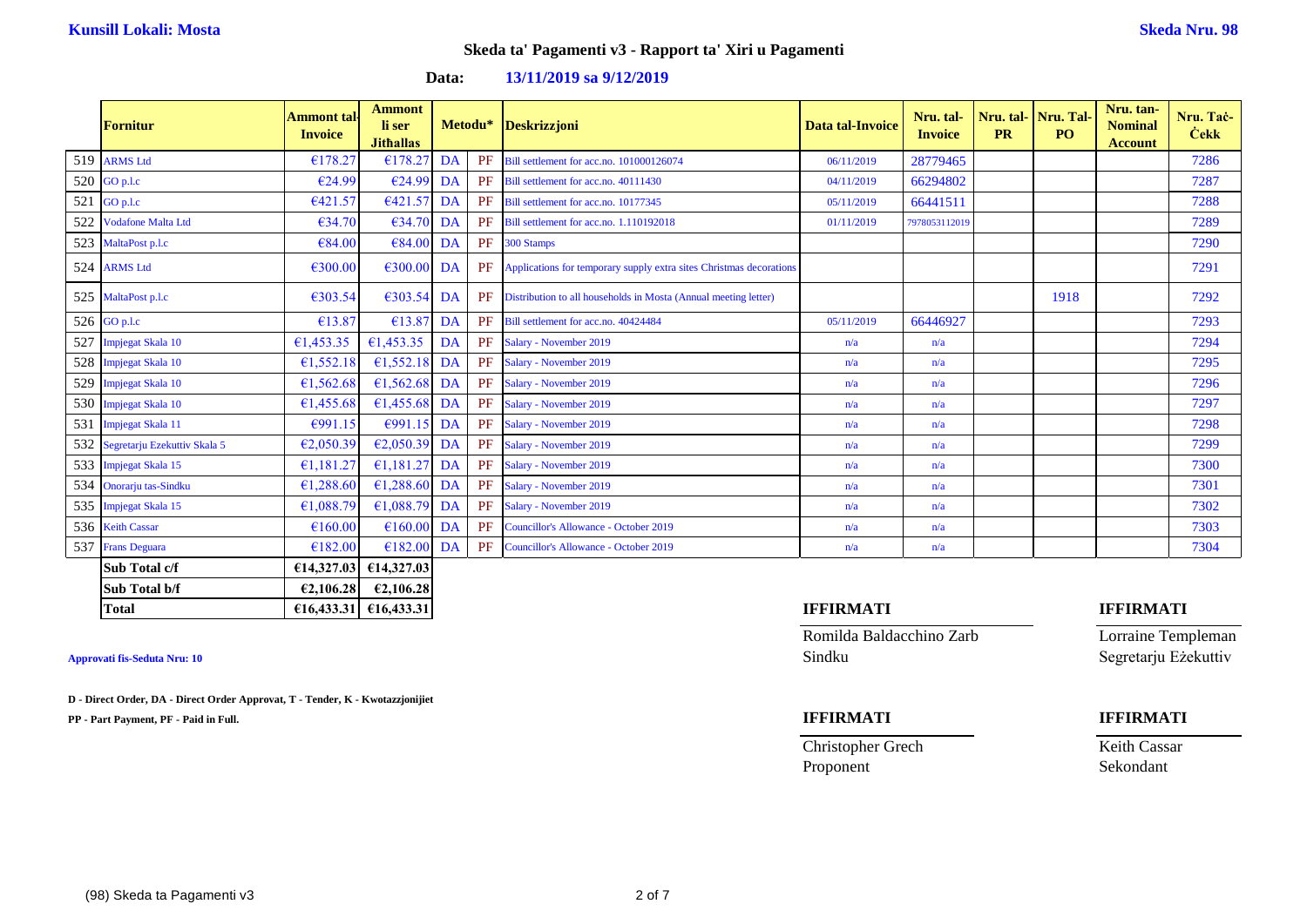| <b>Fornitur</b>                    | <b>Ammont</b> tal<br><b>Invoice</b> | <b>Ammont</b><br>li ser<br><b>Jithallas</b> |         | Metodu* | Deskrizzjoni                                                                                                                                     | Data tal-Invoice | Nru. tal-<br><b>Invoice</b> | <b>PR</b> | Nru. tal-Nru. Tal<br>PO <sub>1</sub> | Nru. tan-<br><b>Nominal</b><br><b>Account</b> | Nru. Tač-<br><b>Čekk</b> |
|------------------------------------|-------------------------------------|---------------------------------------------|---------|---------|--------------------------------------------------------------------------------------------------------------------------------------------------|------------------|-----------------------------|-----------|--------------------------------------|-----------------------------------------------|--------------------------|
| 538 Dr. Angele Rapa                | €160.00                             | €160.00                                     | DA      | PF      | <b>Councillor's Allowance - October 2019</b>                                                                                                     | n/a              | n/a                         |           |                                      |                                               | 7305                     |
| 539 Maria Pia Bonnici              | €157.67                             | €157.67                                     | DA      | PF      | <b>Councillor's Allowance - October 2019</b>                                                                                                     | n/a              | n/a                         |           |                                      |                                               | 7306                     |
| 540 Mario Victor Camilleri         | €160.00                             | €160.00                                     | DA      | PF      | <b>Councillor's Allowance - October 2019</b>                                                                                                     | n/a              | n/a                         |           |                                      |                                               | 7307                     |
| 541 Rachel Abela                   | €160.00                             | €160.00                                     | DA      | PF      | <b>Councillor's Allowance - October 2019</b>                                                                                                     | n/a              | n/a                         |           |                                      |                                               | 7308                     |
| 542 Romilda Baldacchino Zarb       | €317.67                             | €317.67                                     | DA      | PF      | <b>Councillor's Allowance - October 2019</b>                                                                                                     | n/a              | n/a                         |           |                                      |                                               | 7309                     |
| 543 Joseph Gatt                    | €157.67                             | €157.67                                     | DA      | PF      | <b>Councillor's Allowance - October 2019</b>                                                                                                     | n/a              | n/a                         |           |                                      |                                               | 7310                     |
| 544 Christopher Grech              | €226.33                             | €226.33                                     | DA      | PF      | <b>Councillor's Allowance - October 2019</b>                                                                                                     | n/a              | n/a                         |           |                                      |                                               | 7311                     |
| 545 Shirley Abela                  | €157.67                             | €157.67                                     | DA      | PF      | <b>Councillor's Allowance - October 2019</b>                                                                                                     | n/a              | n/a                         |           |                                      |                                               | 7312                     |
| 546 Aiken Zerafa                   | €160.00                             | €160.00                                     | DA      | PF      | <b>Councillor's Allowance - October 2019</b>                                                                                                     | n/a              | n/a                         |           |                                      |                                               | 7313                     |
| 547 Joseph Edward Howard           | €160.00                             | €160.00                                     | DA      | PF      | <b>Councillor's Allowance - October 2019</b>                                                                                                     | n/a              | n/a                         |           |                                      |                                               | 7314                     |
| 548 Mikhail Micallef               | €160.00                             | €160.00                                     | DA      | PF      | <b>Councillor's Allowance - October 2019</b>                                                                                                     | n/a              | n/a                         |           |                                      |                                               | 7315                     |
| 549 Commissioner of Inland Revenue | €4,784.92                           | €4,784.92                                   | DA      | PF      | NI & FSS for November 2019                                                                                                                       | n/a              | n/a                         |           |                                      |                                               | 7316                     |
| 550 Venscic Ltd                    | €159.30                             | €159.30                                     | D       | PF      | Hire of mobile toilets on 3/8/2019 in Gnien 1-Gharusa tal-Mosta<br>replaced with cheque 7024 which was cancelled appoved in<br>Council meeting 4 | 06/08/2019       | 228-19                      |           | 1817                                 | 3360                                          | 7317                     |
| 551 Philip Azzopardi - Petty Cash  | €208.45                             | €208.45                                     | DA      | PF      | Petty cash - November 2019                                                                                                                       | 01/11/2019       |                             |           |                                      |                                               | 7318                     |
| 552 Adrian Mifsud                  | €472.00                             | €472.00                                     | $\bf K$ | PF      | <b>Data Protection Officer Services November 2019</b>                                                                                            | 30/11/2019       | Mostal-0009                 |           |                                      | 3190                                          | 7319                     |
| 553 Anthony Borg                   | €6,120,70                           | €6.120.70                                   | T       | PF      | Upkeep & maintenance of Parks, Garden and Soft Areas for the<br>month of October $2019 +$ cleaning of bins on 4 Sunday as per<br>addendum 1.     | 02/11/2019       | 011/19                      |           |                                      | 3061                                          | 7320                     |
| Sub Total c/f                      | €13,722.38                          | €13,722.38                                  |         |         |                                                                                                                                                  |                  |                             |           |                                      |                                               |                          |
| Sub Total b/f                      |                                     | $\epsilon$ 16,433.31 $\epsilon$ 16,433.31   |         |         |                                                                                                                                                  |                  |                             |           |                                      |                                               |                          |

### **Data: 13/11/2019 sa 9/12/2019**

**D - Direct Order, DA - Direct Order Approvat, T - Tender, K - Kwotazzjonijiet**

**PP - Part Payment, PF - Paid in Full. IFFIRMATI IFFIRMATI**

### **Total €30,155.69 €30,155.69 IFFIRMATI IFFIRMATI**

Romilda Baldacchino Zarb Lorraine Templeman **Approvati fis-Seduta Nru: 10** Sindku Segretarju Eżekuttiv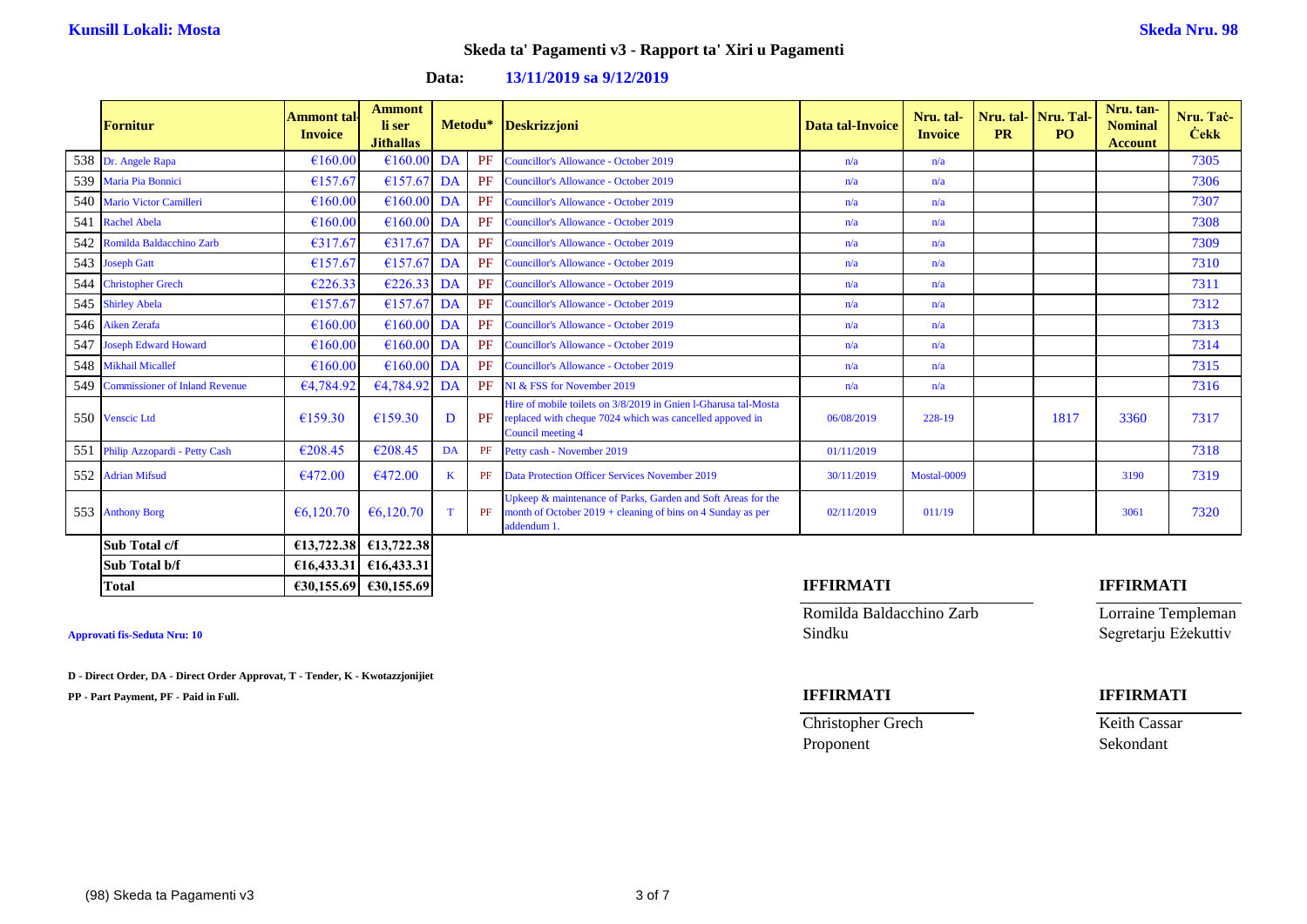|     | <b>Fornitur</b>                                   | <b>Ammont tal-</b><br><b>Invoice</b> | <b>Ammont</b><br>li ser<br><b>Jithallas</b> |              |    | Metodu* Deskrizzjoni                                                                                           | <b>Data tal-Invoice</b> | Nru. tal-<br><b>Invoice</b> | <b>PR</b> | Nru. tal-Nru. Tal-<br>P <sub>O</sub> | Nru. tan-<br><b>Nominal</b><br><b>Account</b> | Nru. Tač-<br><b>Cekk</b> |
|-----|---------------------------------------------------|--------------------------------------|---------------------------------------------|--------------|----|----------------------------------------------------------------------------------------------------------------|-------------------------|-----------------------------|-----------|--------------------------------------|-----------------------------------------------|--------------------------|
|     | 554 Charles Gauci                                 | €380.00                              | €1,258.30                                   | D            | PF | Removing illegally dumped mixed waste in Bezbizija area                                                        | 07/11/2019              | $\mathbf{Q}$                |           | 164-19                               | 3052                                          | 7321                     |
|     | 555 Charles Gauci                                 | €365.00                              |                                             | D            | PF | To clean & cut weeds of part of road that leads you to Rabat from<br><b>Durumblat</b>                          | 07/11/2019              | 8                           |           | 161-19                               | 3052                                          | 7321                     |
|     | 556 Charles Gauci                                 | €513.30                              |                                             | D            | PF | Removing illegally dumped waste from various areas in Mosta                                                    | 21/11/2019              | 10                          |           | 177-19                               | 3050                                          | 7321                     |
|     | 557 Community Workers Scheme                      | €413.00                              | €413.00                                     | DA           | PF | Performance Bonus 2019 M. Agius                                                                                | 02/12/2019              | 483/2019                    |           |                                      | 3190                                          | 7322                     |
|     | 558 Datatrak IT Services                          | €9.43                                | €9.43                                       | DA           | PF | Pre Region tickets LES September 2019                                                                          | 30/09/2019              | 1013018                     |           |                                      | 3610                                          | 7323                     |
|     | 559 DGalea Consult Ltd                            | €1,947.00                            | €1,947.00                                   | $\mathbf{K}$ | PF | Accounting services October till December 2019                                                                 | 26/11/2019              | 143-2019                    |           |                                      | 3160                                          | 7324                     |
|     | 560 E.J. Mangion                                  | €375.00                              | €375.00                                     | D            | PF | Cleaning of water culverts with high pressure bowser in Triq il-<br>Kbira in front of Sqaq Nru. 3              | 30/10/2019              | 17705                       |           | 159-19                               | 3050                                          | 7325                     |
|     | 561 FGL Information Technlogy Ltd                 | €265.50                              | €265.50                                     | D            | PF | Hard disk for server                                                                                           | 31/10/2019              | 88138                       |           | 1889                                 | 2330                                          | 7326                     |
|     | 562 Frankie Mifsud                                | €75.00                               | €775.00                                     | D            | PF | <b>Opening blockage at Disabled Public Convenience</b>                                                         | 09/11/2019              | 816                         |           | 1909                                 | 2310/003                                      | 7327                     |
|     | 563 Frankie Mifsud                                | €700.00                              |                                             | D            | PF | Removing weeds and clean Triq tas-Sriedek including collectin of<br>rubble wall                                | 27/11/2019              | 823                         |           | 1926                                 | 3050                                          | 7327                     |
|     | 564 Galea Cleaning Solutions JV                   | €1,403.67                            | E4,211.01                                   | T            | PF | Extra worker July 2019 as approved on council meeting no. 9                                                    | 24/09/2019              | 166                         |           |                                      | 3051                                          | 7328                     |
|     | 565 Galea Cleaning Solutions JV                   | €1,403.67                            |                                             | T            | PF | Extra worker Aug 2019 as approved on council meeting no. 9                                                     | 24/09/2019              | 167                         |           |                                      | 3051                                          | 7328                     |
|     | 566 Galea Cleaning Solutions JV                   | €1,403.67                            |                                             | T            | PF | Extra worker Sept 2019 as approved on council meeting no. 9                                                    | 24/09/2019              | 168                         |           |                                      | 3051                                          | 7328                     |
| 567 | <b>Galea Curmi Engineering Consultants</b><br>Ltd | €706.50                              | €706.50                                     | D            | PF | Consultancy and preparation of tender document for AC system in<br>Mosta Community Hall (1.5% of total amount) | 28/10/2019              | 9464                        |           |                                      | 3190                                          | 7329                     |
|     | 568 George Tonna                                  | €105.00                              | €105.00                                     | D            | PF | 12 pieces of redwood                                                                                           | 06/11/2019              | 19400829                    |           | 169-19                               | 2310/003                                      | 7330                     |
|     | Sub Total c/f                                     | €10,065.74                           | €10,065.74                                  |              |    |                                                                                                                |                         |                             |           |                                      |                                               |                          |

### **Data: 13/11/2019 sa 9/12/2019**

**D - Direct Order, DA - Direct Order Approvat, T - Tender, K - Kwotazzjonijiet**

**Sub Total b/f €30,155.69 €30,155.69**

**PP - Part Payment, PF - Paid in Full. IFFIRMATI IFFIRMATI**

Romilda Baldacchino Zarb Lorraine Templeman **Approvati fis-Seduta Nru: 10** Sindku Segretarju Eżekuttiv

**Christopher Grech** Keith Cassar Proponent Sekondant

**Total €40,221.43 €40,221.43 IFFIRMATI IFFIRMATI**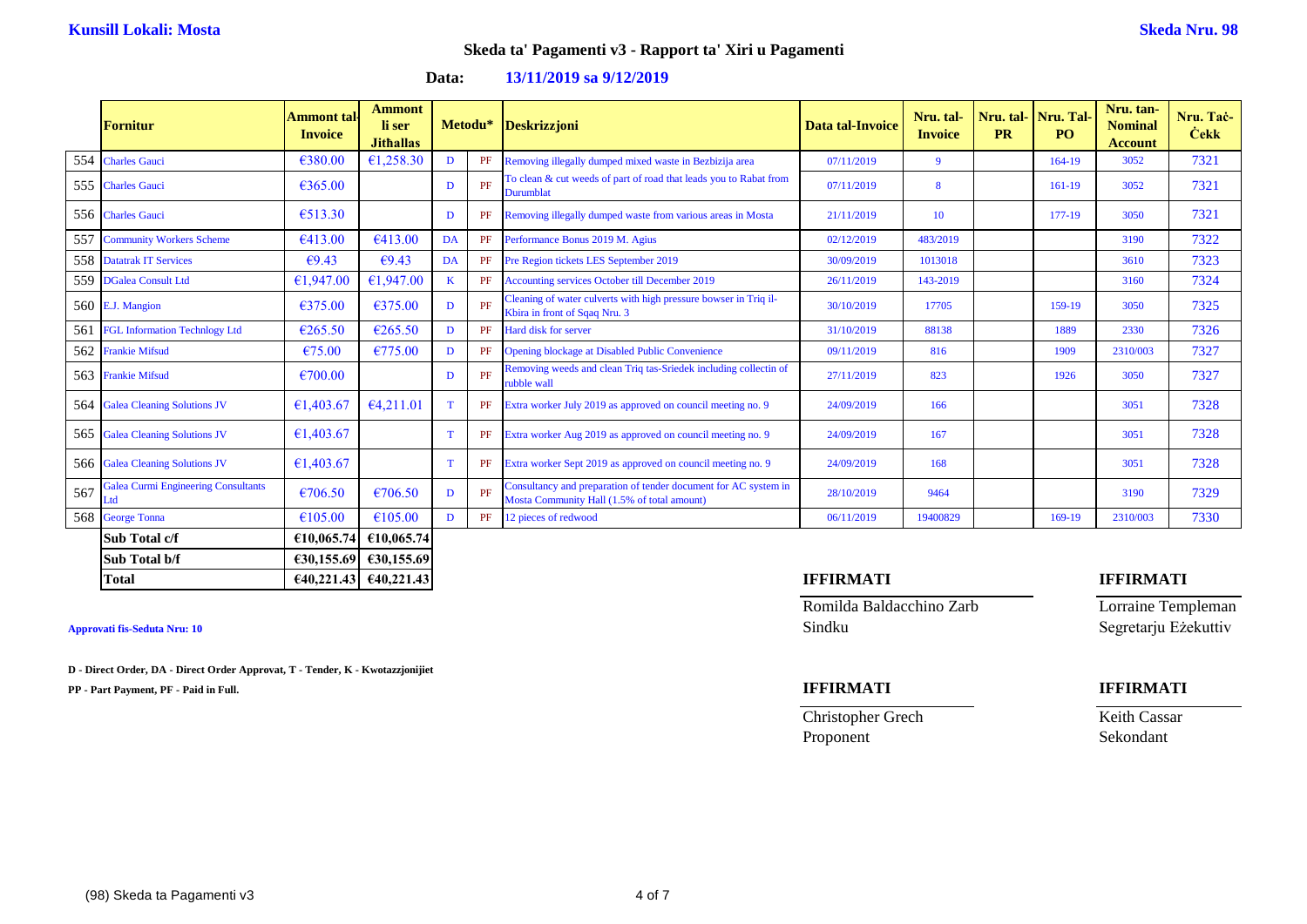|     | <b>Fornitur</b>                                        | Ammont tal·<br><b>Invoice</b> | <b>Ammont</b><br>li ser<br><b>Jithallas</b> |    |    | Metodu* Deskrizzjoni                                                                          | Data tal-Invoice | Nru. tal-<br><b>Invoice</b> | <b>PR</b> | Nru. tal- Nru. Tal-<br>PO <sub>1</sub> | Nru. tan-<br><b>Nominal</b><br><b>Account</b> | Nru. Taċ-<br><b>Cekk</b> |
|-----|--------------------------------------------------------|-------------------------------|---------------------------------------------|----|----|-----------------------------------------------------------------------------------------------|------------------|-----------------------------|-----------|----------------------------------------|-----------------------------------------------|--------------------------|
| 569 | <b>Jean Pierre Portanier Mifsud obo Sounds</b><br>Good | €218.30                       | €218.30                                     | D  | PF | PA system $+2$ mics $+$ CD player & generator (Remembrance<br>ceremony                        | 12/11/2019       | 70/19                       |           | 1905                                   | 3360                                          | 7331                     |
|     | 570 Jimmy Muscat                                       | €2,956.78                     | €2,956.78                                   | T  | PF | <b>Bulky refuse collection October 2019</b>                                                   | 31/10/2019       | 010/19                      |           |                                        | 3042                                          | 7332                     |
| 571 | Karamellu Pet & Garden                                 | €80.00                        | €109.50                                     | D  | PF | 2 wreath with Bay Laurel and arrangement (Remembrance<br>ceremony)                            | 16/11/2019       | 7206                        |           | 1898                                   | 3360                                          | 7333                     |
|     | 572 Karamellu Pet & Garden                             | €29.50                        |                                             | D  | PF | 1 flower wreath for funeral 8/11/19                                                           | 16/11/2019       | 7205                        |           | 1912                                   | 3340                                          | 7333                     |
|     | 573 Koperattiva Tabelli u Sinjali                      | €501.58                       | E2,294.15                                   | T  | PF | Road markings (Job sheet 16761) in Triq Santa Marija                                          | 23/09/2019       | 25905                       |           |                                        | 2365                                          | 7334                     |
|     | 574 Koperattiva Tabelli u Sinjali                      | €81.15                        |                                             | T. | PF | Road markings (Job sheet 16762) in Triq it-Torri                                              | 23/09/2019       | 25816                       |           |                                        | 2365                                          | 7334                     |
|     | 575 Koperattiva Tabelli u Sinjali                      | €125.31                       |                                             | T  | PF | Road markings (Job sheet 16764) in Triq Grognet & Triq it-Tabib<br>Chetcuti                   | 25/09/2019       | 25818                       |           |                                        | 2365                                          | 7334                     |
|     | 576 Koperattiva Tabelli u Sinjali                      | €429.63                       |                                             | T. | PF | Road markings (Job sheet 16763) in Triq K. Schembri, Triq Salvu<br>Dimech & Triq Grognet      | 25/09/2019       | 25817                       |           |                                        | 2365                                          | 7334                     |
|     | 577 Koperattiva Tabelli u Sinjali                      | €20.90                        |                                             | T. | PF | Traffic sign (Job sheet 1443) in Triq il-Kbira                                                | 07/10/2019       | 25852                       |           | $153-19$                               | 3059                                          | 7334                     |
|     | 578 Koperattiva Tabelli u Sinjali                      | €791.03                       |                                             | T  | PF | Road marking paint (D/Note 5454) 4 Yellow, 6 White & 1 Black                                  | 10/10/2019       | 25869                       |           | 146-19                                 | 2365                                          | 7334                     |
|     | 579 Koperattiva Tabelli u Sinjali                      | €260.18                       |                                             | T  | PF | Road markings (Job sheet 16840) in Triq Zmien il-Bronz                                        | 21/10/2019       | 25911                       |           | $152 - 19$                             | 2365                                          | 7334                     |
|     | 580 Koperattiva Tabelli u Sinjali                      | €84.37                        |                                             | T  | PF | Road markings (Job sheet 16839) in Triq l-Isperanza, Triq G.<br>Hyzler, Triq il-Kostituzzjoni | 21/10/2019       | 25910                       |           | 154-19                                 | 2365                                          | 7334                     |
|     | 581 Lands Authority                                    | 64,140.00                     | €4,140.00                                   | DA | PF | 2 Plots & Bldgs at Targa Gap 20/11/2019 to 19/11/2020                                         | 01/11/2019       | 1787824                     |           |                                        | 2400                                          | 7335                     |
| 582 | <b>Lorraine Zammit Tabone</b>                          | €59.00                        | €59.00                                      | D  | PF | Reimbursement for electric griller for office use                                             | 29/11/2019       | 403641                      |           |                                        |                                               | 7336                     |
| 583 | <b>Melchiore Dimech obo Dimbros</b>                    | €404.32                       | €404.32                                     | T. | PF | <b>Cleaning services October 2019</b>                                                         | 05/11/2019       | 3576                        |           |                                        | 3050                                          | 7337                     |
|     | Sub Total c/f                                          |                               | €10,182.05 €10,182.05                       |    |    |                                                                                               |                  |                             |           |                                        |                                               |                          |

### **Data: 13/11/2019 sa 9/12/2019**

# **Sub Total b/f €40,221.43 €40,221.43 Total €50,403.48 €50,403.48 IFFIRMATI IFFIRMATI**

**D - Direct Order, DA - Direct Order Approvat, T - Tender, K - Kwotazzjonijiet**

**PP - Part Payment, PF - Paid in Full. IFFIRMATI IFFIRMATI**

Romilda Baldacchino Zarb Lorraine Templeman Approvati fis-Seduta Nru: 10 Segretarju Eżekuttiv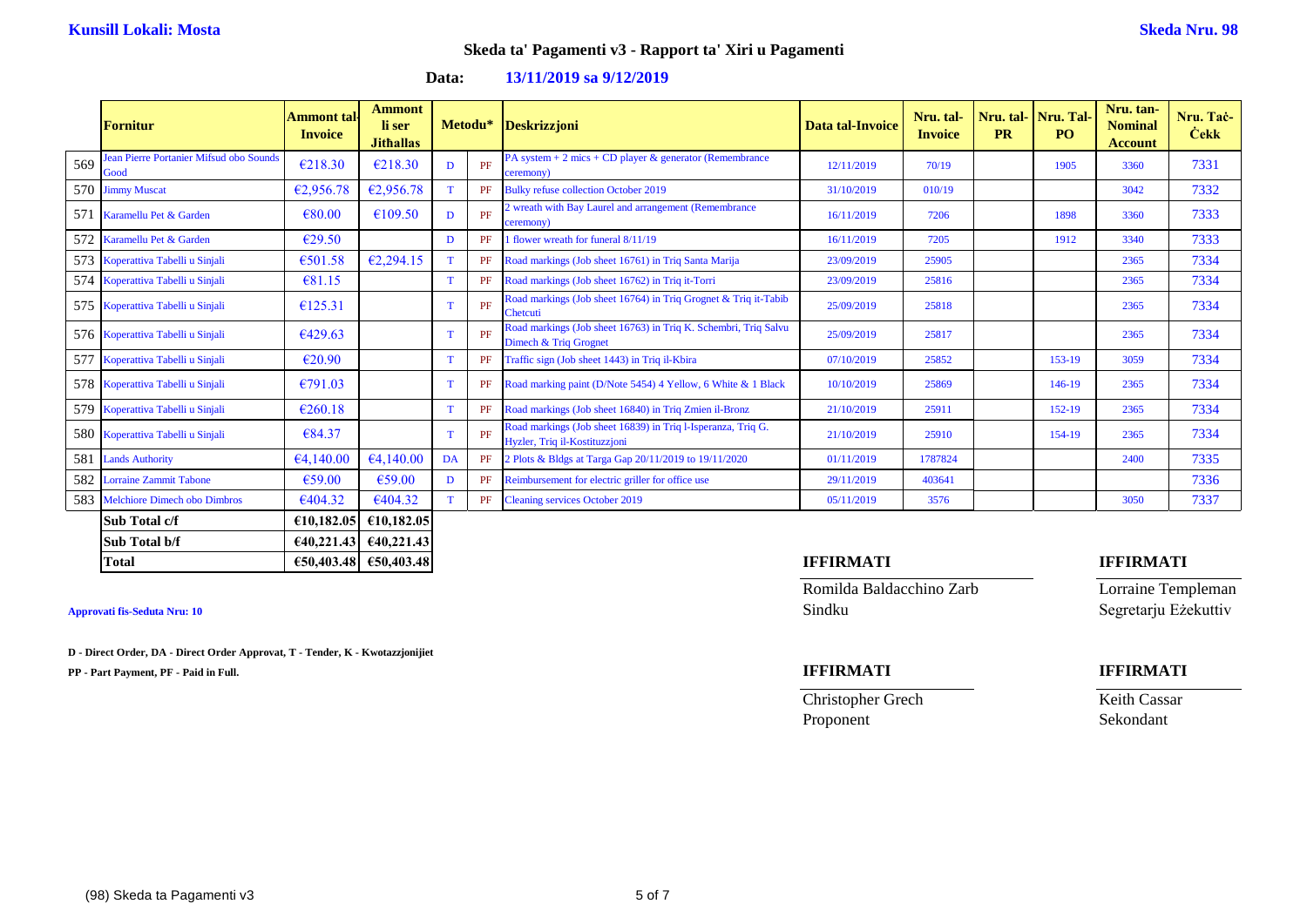|     | <b>Fornitur</b>                    | <b>Ammont tal</b><br><b>Invoice</b> | <b>Ammont</b><br>li ser<br><b>Jithallas</b> |    |          | Metodu* Deskrizzjoni                           | Data tal-Invoice | Nru. tal-<br><b>Invoice</b> | Nru. tal-<br><b>PR</b> | Nru. Tal-<br>PO <sub>1</sub> | Nru. tan-<br><b>Nominal</b><br><b>Account</b> | Nru. Tač-<br><b>Cekk</b> |
|-----|------------------------------------|-------------------------------------|---------------------------------------------|----|----------|------------------------------------------------|------------------|-----------------------------|------------------------|------------------------------|-----------------------------------------------|--------------------------|
|     | 584 Micamed Ltd                    | €23.60                              | E2,218.52                                   | T. | PF       | <b>Street Lighting Maintenance (T005)</b>      | 30/09/2019       | 3424                        |                        |                              | 3010                                          | 7338                     |
|     | 585 Micamed Ltd                    | €100.30                             |                                             | T. | $\rm PF$ | <b>Street Lighting Maintenance (T001)</b>      | 18/10/2019       | 3559                        |                        |                              | 3010                                          | 7338                     |
|     | 586 Micamed Ltd                    | €100.30                             |                                             | T. | PF       | <b>Street Lighting Maintenance (W696)</b>      | 21/10/2019       | 3560                        |                        |                              | 3010                                          | 7338                     |
|     | 587 Micamed Ltd                    | €23.60                              |                                             | T  | PF       | <b>Street Lighting Maintenance (W082)</b>      | 21/10/2019       | 3575                        |                        |                              | 3010                                          | 7338                     |
|     | 588 Micamed Ltd                    | $\epsilon$ <sub>0.00</sub>          |                                             | T  | PF       | <b>Street Lighting Maintenance (W063)</b>      | 21/10/2019       | 3609                        |                        |                              | 3010                                          | 7338                     |
|     | 589 Micamed Ltd                    | €170.54                             |                                             | T  | PF       | <b>Street Lighting Maintenance (W539)</b>      | 29/10/2019       | 3611                        |                        |                              | 3010                                          | 7338                     |
|     | 590 Micamed Ltd                    | €131.60                             |                                             | T. | PF       | <b>Street Lighting Maintenance (W612)</b>      | 29/10/2019       | 3614                        |                        |                              | 3010                                          | 7338                     |
| 591 | <b>Micamed Ltd</b>                 | €94.40                              |                                             | T. | $\rm PF$ | <b>Street Lighting Maintenance (W767)</b>      | 05/11/2019       | 3632                        |                        |                              | 3010                                          | 7338                     |
|     | 592 Micamed Ltd                    | €121.60                             |                                             | T. | PF       | <b>Street Lighting Maintenance (W827)</b>      | 05/11/2019       | 3646                        |                        |                              | 3010                                          | 7338                     |
|     | 593 Micamed Ltd                    | €206.50                             |                                             | T. | PF       | <b>Street Lighting Maintenance (W735)</b>      | 05/11/2019       | 3649                        |                        |                              | 3010                                          | 7338                     |
|     | 594 Micamed Ltd                    | €97.94                              |                                             | T  | PF       | <b>Street Lighting Maintenance (W536)</b>      | 05/11/2019       | 3653                        |                        |                              | 3010                                          | 7338                     |
|     | 595 Micamed Ltd                    | €106.20                             |                                             | T  | PF       | <b>Street Lighting Maintenance (W263)</b>      | 05/11/2019       | 3654                        |                        |                              | 3010                                          | 7338                     |
|     | 596 Micamed Ltd                    | $\epsilon$ <sub>0.00</sub>          |                                             | T  | PF       | <b>Street Lighting Maintenance (W636)</b>      | 05/11/2019       | 3655                        |                        |                              | 3010                                          | 7338                     |
|     | 597 Micamed Ltd                    | €100.30                             |                                             | T. | PF       | <b>Street Lighting Maintenance (W747)</b>      | 15/11/2019       | 3659                        |                        |                              | 3010                                          | 7338                     |
|     | 598 Micamed Ltd                    | €106.20                             |                                             | T  | PF       | <b>Street Lighting Maintenance (W748)</b>      | 15/11/2019       | 3660                        |                        |                              | 3010                                          | 7338                     |
|     | 599 Micamed Ltd                    | €206.50                             |                                             | T  | PF       | <b>Street Lighting Maintenance (W509)</b>      | 18/11/2019       | 3662                        |                        |                              | 3010                                          | 7338                     |
|     | 600 Micamed Ltd                    | €469.64                             |                                             | T  | PF       | New lamp in Sqaq Nru.2 Triq Sant'Anton Abbati  | 18/11/2019       | 3665                        |                        |                              | 3010                                          | 7338                     |
| 601 | <b>Micamed Ltd</b>                 | €159.30                             |                                             | T. | PF       | <b>Street Lighting Maintenance (W356)</b>      | 18/11/2019       | 3685                        |                        |                              | 3010                                          | 7338                     |
| 602 | <b>Northern Cleaning Group Ltd</b> | €8,932.58                           | €26,792.83                                  | T. | PF       | Collection of Organic bag waste August 2019    | 31/08/2019       | <b>MST 8B/19</b>            |                        |                              | 3046                                          | 7339                     |
|     | 603 Northern Cleaning Group Ltd    | €8,927.67                           |                                             | T. | PF       | Collection of black bag waste September 2019   | 30/09/2019       | <b>MST 9A/19</b>            |                        |                              | 3046                                          | 7339                     |
|     | 604 Northern Cleaning Group Ltd    | €8,932.58                           |                                             | T. | PF       | Collection of Organic bag waste September 2019 | 30/09/2019       | <b>MST 9B/19</b>            |                        |                              | 3046                                          | 7339                     |
|     | Sub Total c/f                      |                                     | €29,011.35 €29,011.35                       |    |          |                                                |                  |                             |                        |                              |                                               |                          |
|     | Sub Total b/f                      |                                     | €50,403.48 €50,403.48                       |    |          |                                                |                  |                             |                        |                              |                                               |                          |

### **Data: 13/11/2019 sa 9/12/2019**

**D - Direct Order, DA - Direct Order Approvat, T - Tender, K - Kwotazzjonijiet**

**PP - Part Payment, PF - Paid in Full. IFFIRMATI IFFIRMATI**

Romilda Baldacchino Zarb Lorraine Templeman **Approvati fis-Seduta Nru: 10** Sindku Segretarju Eżekuttiv

**Christopher Grech** Keith Cassar Proponent Sekondant

# **Total €79,414.83 €79,414.83 IFFIRMATI IFFIRMATI**